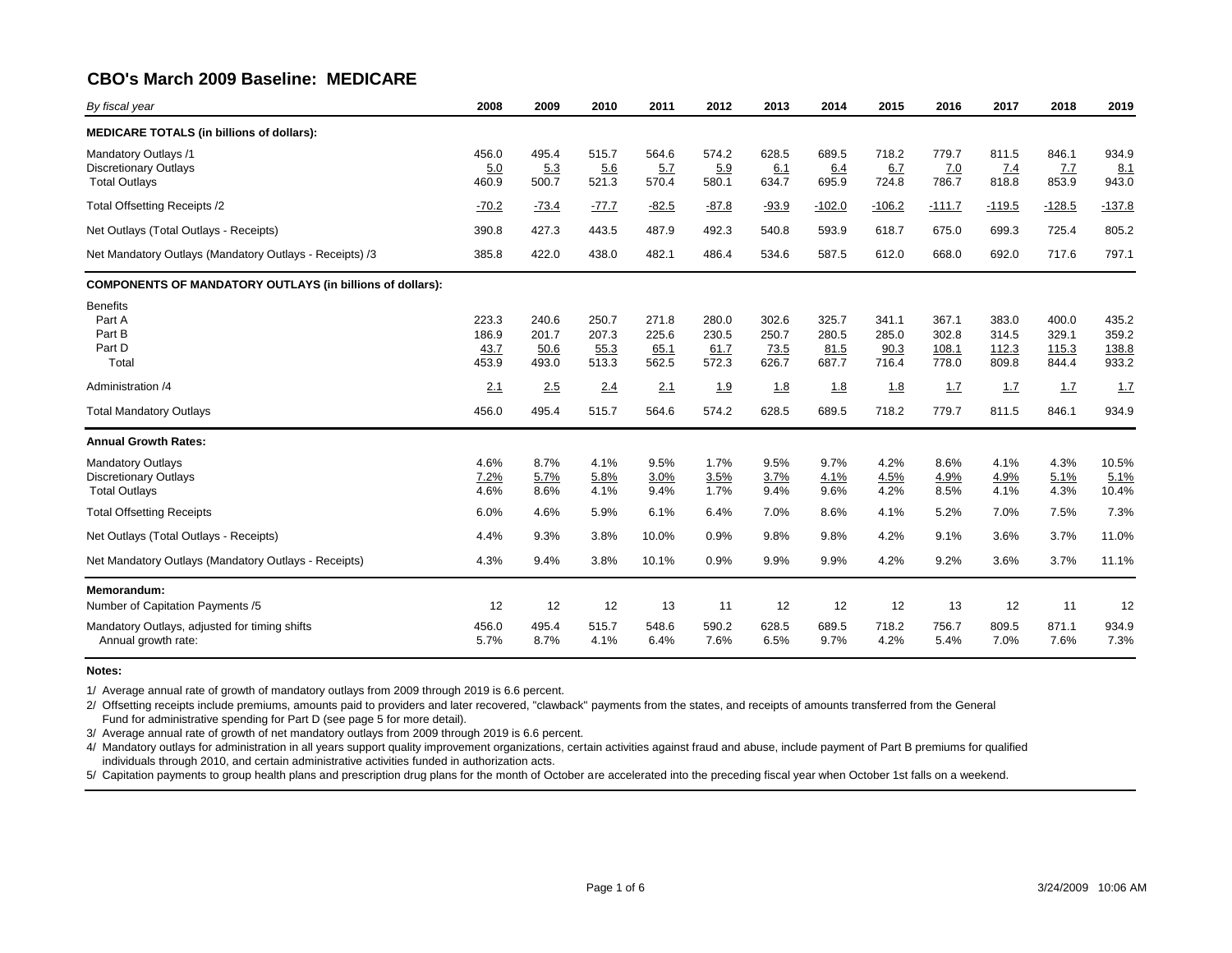| By fiscal year                                                                                                                                    | 2008                         | 2009                         | 2010                         | 2011                         | 2012                         | 2013                         | 2014                         | 2015                         | 2016                         | 2017                         | 2018                         | 2019                         |
|---------------------------------------------------------------------------------------------------------------------------------------------------|------------------------------|------------------------------|------------------------------|------------------------------|------------------------------|------------------------------|------------------------------|------------------------------|------------------------------|------------------------------|------------------------------|------------------------------|
| <b>COMPONENTS OF BENEFITS PAYMENTS (in billions of dollars):</b>                                                                                  |                              |                              |                              |                              |                              |                              |                              |                              |                              |                              |                              |                              |
| Part A: Hospital Insurance                                                                                                                        |                              |                              |                              |                              |                              |                              |                              |                              |                              |                              |                              |                              |
| <b>Hospital Inpatient Care</b><br><b>Skilled Nursing Facilities</b><br>Hospice                                                                    | 129.1<br>23.9<br>11.4        | 134.4<br>25.0<br>12.6        | 136.2<br>26.2<br>13.2        | 145.6<br>28.4<br>13.8        | 157.1<br>30.5<br>14.6        | 165.8<br>32.5<br>15.4        | 174.6<br>34.5<br>16.2        | 184.2<br>36.7<br>17.0        | 195.1<br>39.1<br>18.0        | 207.2<br>41.8<br>19.1        | 220.5<br>44.7<br>20.3        | 234.9<br>47.8<br>21.6        |
| <b>Supplementary Medical Insurance</b><br>Part B:                                                                                                 |                              |                              |                              |                              |                              |                              |                              |                              |                              |                              |                              |                              |
| Physician Fee Schedule<br>Other Professional & Outpatient Ancillary Services /1<br>Other Facilities /2<br><b>Hospital Outpatient PPS Services</b> | 59.0<br>29.1<br>18.4<br>20.9 | 61.5<br>29.8<br>19.1<br>22.5 | 57.2<br>31.2<br>19.3<br>24.0 | 58.8<br>34.7<br>20.6<br>26.7 | 62.2<br>37.7<br>21.9<br>29.3 | 63.7<br>40.9<br>23.3<br>31.8 | 63.9<br>44.5<br>24.5<br>34.2 | 63.8<br>48.2<br>25.9<br>37.0 | 64.1<br>51.9<br>27.5<br>40.2 | 65.7<br>55.9<br>29.1<br>43.7 | 70.0<br>60.1<br>30.8<br>47.4 | 75.2<br>63.0<br>32.2<br>50.5 |
| Parts A & B                                                                                                                                       |                              |                              |                              |                              |                              |                              |                              |                              |                              |                              |                              |                              |
| Group Plans (includes MA)<br>Home Health Agencies<br>Medicare Improvement Fund                                                                    | 92.8<br>16.5<br>0.0          | 110.2<br>17.8<br>0.0         | 122.1<br>19.0<br>0.0         | 137.5<br>21.1<br>0.0         | 122.7<br>23.5<br>0.0         | 142.3<br>26.2<br>0.0         | 155.4<br>29.0<br>16.7        | 162.3<br>32.2<br>5.6         | 184.3<br>35.7<br>0.0         | 180.4<br>39.7<br>0.0         | 175.4<br>43.9<br>0.0         | 204.3<br>47.9<br>0.0         |
| <b>Prescription Drug Benefits</b><br>Part D:                                                                                                      |                              |                              |                              |                              |                              |                              |                              |                              |                              |                              |                              |                              |
| Payments to Prescription Drug Plans<br><b>Retiree Drug Subsidy</b><br>Low-Income Subsidy                                                          | 23.2<br>3.7<br>16.9          | 29.3<br>3.1<br>18.1          | 32.1<br>3.1<br>20.1          | 37.8<br>3.3<br>23.9          | 35.4<br>3.6<br>22.7          | 42.6<br>3.9<br>27.0          | 47.2<br>4.2<br>30.1          | 52.4<br>4.5<br>33.4          | 63.3<br>4.9<br>39.9          | 65.7<br>5.3<br>41.4          | 67.3<br>5.7<br>42.4          | 81.9<br>6.1<br>50.8          |
| Subtotal, Medicare Benefits, Net of Recoveries                                                                                                    | 444.9                        | 483.5                        | 503.7                        | 552.4                        | 561.4                        | 615.2                        | 675.0                        | 703.2                        | 764.2                        | 795.0                        | 828.6                        | 916.4                        |
| <b>Recoveries:</b>                                                                                                                                |                              |                              |                              |                              |                              |                              |                              |                              |                              |                              |                              |                              |
| Amounts Paid to Providers and Recovered /3                                                                                                        | 9.0                          | 9.4                          | 9.6                          | 10.2                         | 10.9                         | 11.6                         | 12.7                         | 13.1                         | 13.8                         | 14.8                         | 15.8                         | <u>16.8</u>                  |
| <b>Total, Mandatory Medicare Benefit Outlays</b>                                                                                                  | 453.9                        | 493.0                        | 513.3                        | 562.5                        | 572.3                        | 626.7                        | 687.7                        | 716.4                        | 778.0                        | 809.8                        | 844.4                        | 933.2                        |

**Notes:**

PPS = prospective payment system.

MA = Medicare Advantage

1/ Includes durable medical equipment, independent and physician in-office laboratory services, ambulance services, and other services paid by carriers.

2/ Includes hospital outpatient non-PPS services, laboratory services in hospital outpatient departments, rural health clinic services, outpatient dialysis, and other services paid by fiscal intermediaries. Also includes payments to skilled nursing facilities for services covered under Part B.

3/ Amounts that are paid to providers and later recovered are included in the total for mandatory Medicare spending, but the amounts are not broken out by type of provider. CBO counts the initial payment of such amounts as outlays for benefits and the subsequent recovery as offsetting receipts to conform to the reporting in the Monthly Treasury Statement. In the past, the Medicare Trustees have reported benefits net of recoveries, so they have not treated the recoveries as offsetting receipts.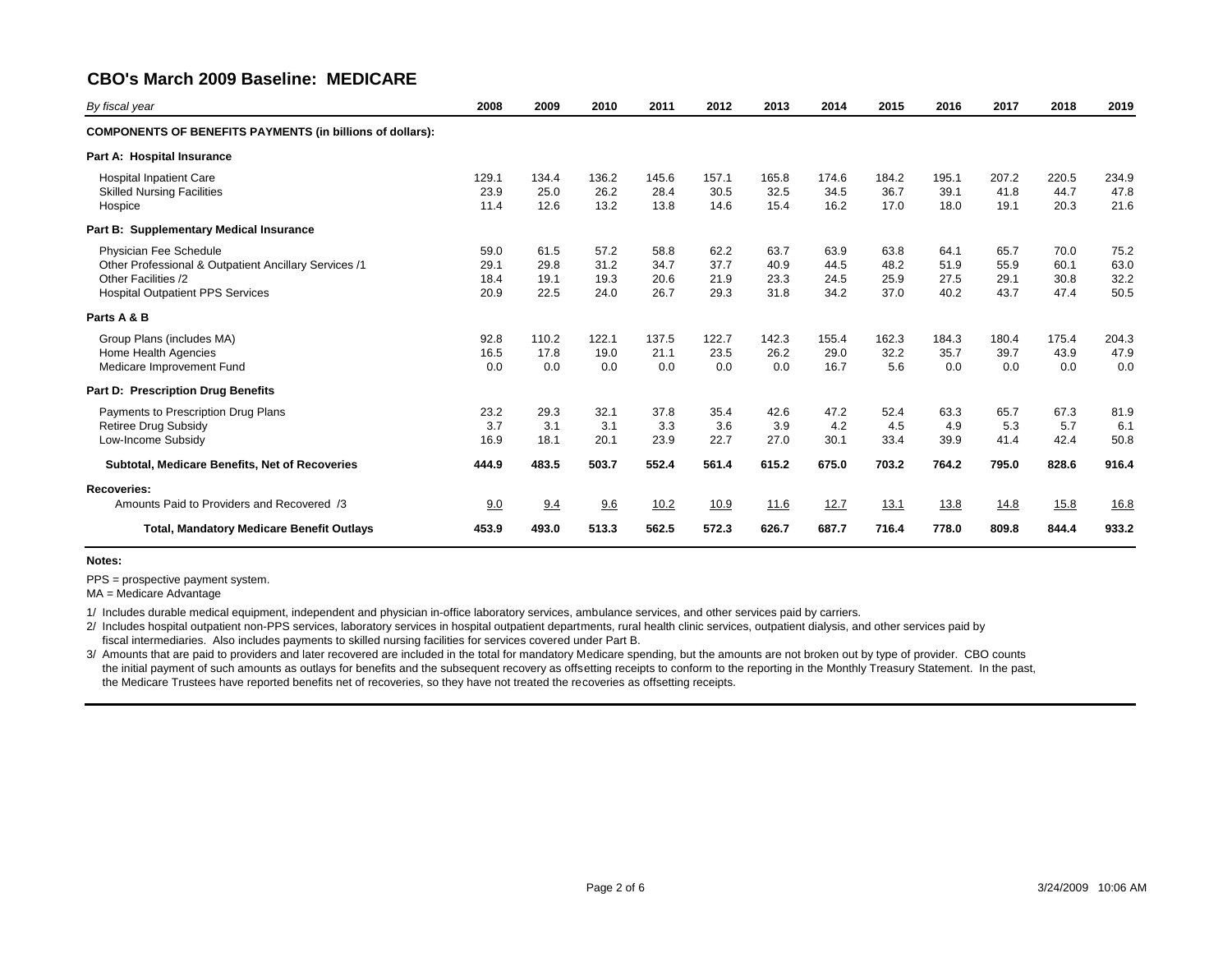| 2008     | 2009                                                                                                                                                         | 2010    | 2011  | 2012     | 2013  | 2014  | 2015    | 2016  | 2017    | 2018    | 2019  |
|----------|--------------------------------------------------------------------------------------------------------------------------------------------------------------|---------|-------|----------|-------|-------|---------|-------|---------|---------|-------|
|          |                                                                                                                                                              |         |       |          |       |       |         |       |         |         |       |
|          |                                                                                                                                                              |         |       |          |       |       |         |       |         |         | 6.5%  |
| 7.7%     | 4.5%                                                                                                                                                         | 5.0%    | 8.4%  | 7.4%     | 6.4%  | 6.2%  | 6.4%    | 6.7%  | 6.9%    | 6.8%    | 6.9%  |
| 12.4%    | 10.7%                                                                                                                                                        | 4.3%    | 5.2%  | 5.7%     | 5.1%  | 5.1%  | 5.4%    | 5.8%  | 6.1%    | 6.3%    | 6.4%  |
| 0.8%     | 4.2%                                                                                                                                                         | $-7.0%$ | 2.8%  | 5.7%     | 2.4%  | 0.3%  | $-0.2%$ | 0.5%  | 2.6%    | 6.5%    | 7.4%  |
| 2.8%     | 2.4%                                                                                                                                                         | 4.7%    | 11.1% | 8.7%     | 8.4%  | 8.6%  | 8.4%    | 7.8%  | 7.6%    | 7.5%    | 4.9%  |
| 8.3%     | 3.7%                                                                                                                                                         | 1.3%    | 6.7%  | 6.4%     | 6.0%  | 5.5%  | 5.7%    | 5.9%  | 5.9%    | 5.9%    | 4.6%  |
| 11.7%    | 7.5%                                                                                                                                                         | 6.8%    | 11.3% | 9.8%     | 8.5%  | 7.7%  | 8.2%    | 8.5%  | 8.6%    | 8.6%    | 6.5%  |
| 20.6%    | 18.8%                                                                                                                                                        | 10.7%   | 12.7% | $-10.8%$ | 15.9% | 9.3%  | 4.4%    | 13.6% | $-2.1%$ | $-2.8%$ | 16.5% |
| 6.8%     | 7.6%                                                                                                                                                         | 7.1%    | 10.6% | 11.7%    | 11.2% | 10.8% | 11.0%   | 11.1% | 11.0%   | 10.7%   | 9.1%  |
| 6.4%     | 7.9%                                                                                                                                                         | 3.6%    | 8.7%  | 2.5%     | 8.4%  | 9.6%  | 3.3%    | 7.0%  | 4.1%    | 4.5%    | 9.0%  |
| $-17.6%$ | 20.9%                                                                                                                                                        | 8.4%    | 17.0% | $-5.2%$  | 19.0% | 10.6% | 10.8%   | 19.8% | 4.0%    | 2.8%    | 20.6% |
| 2.3%     | 7.5%                                                                                                                                                         | 10.9%   | 18.8% | $-4.9%$  | 18.9% | 11.4% | 10.8%   | 19.5% | 3.7%    | 2.5%    | 19.9% |
| $-10.9%$ | 15.7%                                                                                                                                                        | 9.3%    | 17.6% | $-5.1%$  | 19.0% | 10.9% | 10.8%   | 19.7% | 3.9%    | 2.7%    | 20.3% |
| 4.4%     | 8.7%                                                                                                                                                         | 4.2%    | 9.7%  | 1.6%     | 9.6%  | 9.7%  | 4.2%    | 8.7%  | 4.0%    | 4.2%    | 10.6% |
|          |                                                                                                                                                              |         |       |          |       |       |         |       |         |         |       |
|          |                                                                                                                                                              |         |       |          |       |       |         |       |         |         |       |
| 7.8%     | 7.9%                                                                                                                                                         | 3.6%    | 6.1%  | 7.4%     | 6.0%  | 9.6%  | 3.3%    | 4.6%  | 6.4%    | 7.0%    | 6.6%  |
| $-10.9%$ | 15.7%                                                                                                                                                        | 9.3%    | 9.2%  | 9.9%     | 10.6% | 10.9% | 10.8%   | 11.0% | 11.1%   | 11.4%   | 11.8% |
| 5.6%     | 8.7%                                                                                                                                                         | 4.2%    | 6.5%  | 7.7%     | 6.5%  | 9.7%  | 4.2%    | 5.4%  | 7.0%    | 7.6%    | 7.4%  |
|          | ANNUAL GROWTH RATES FOR COMPONENTS OF BENEFITS PAYMENTS: /1<br>$-0.4%$<br>Medicare Benefits Net of Recoveries, adjusted to remove effect of timing shifts /4 | 4.2%    | 1.3%  | 6.9%     | 7.9%  | 5.5%  | 5.3%    | 5.5%  | 5.9%    | 6.2%    | 6.4%  |

### **Notes:**

PPS = prospective payment system.

1/ The growth rates are calculated using benefits net of amounts paid to providers and later recovered.

2/ Includes durable medical equipment, independent and physician in-office laboratory services, ambulance services, and other services paid by carriers.

3/ Includes hospital outpatient non-PPS services, laboratory services in hospital outpatient departments, rural health clinic services, outpatient dialysis, and other services

paid by fiscal intermediaries.

4/ The adjustment includes 12 capitation payments per year.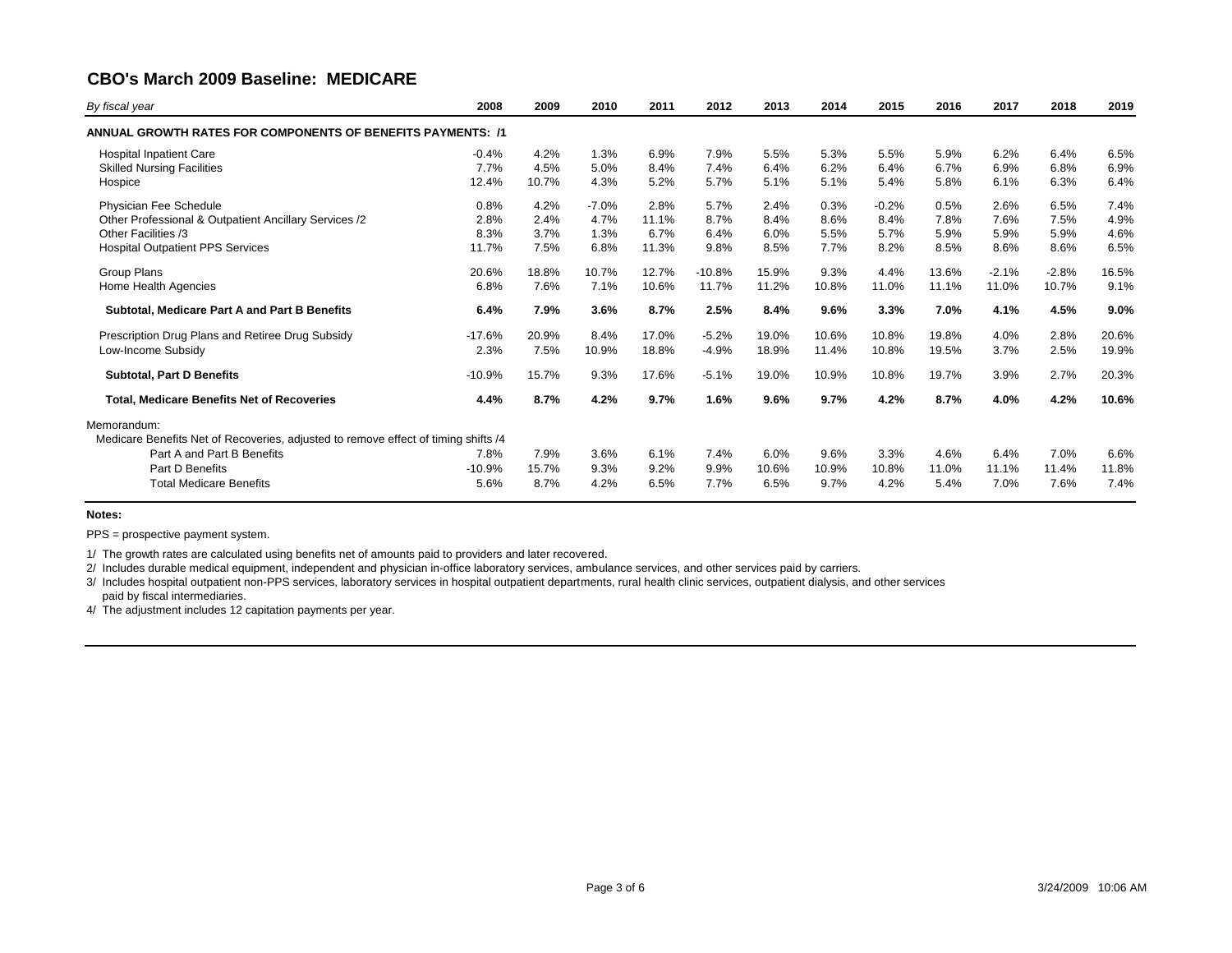| By fiscal year                                                                                                                                                         | 2008                                    | 2009                                    | 2010                                    | 2011                                    | 2012                                    | 2013                                    | 2014                                    | 2015                                    | 2016                                    | 2017                                    | 2018                                    | 2019                                    |
|------------------------------------------------------------------------------------------------------------------------------------------------------------------------|-----------------------------------------|-----------------------------------------|-----------------------------------------|-----------------------------------------|-----------------------------------------|-----------------------------------------|-----------------------------------------|-----------------------------------------|-----------------------------------------|-----------------------------------------|-----------------------------------------|-----------------------------------------|
| <b>COMPARISON OF MEDICARE SPENDING AND DEDICATED FUNDING (in billions of dollars)</b>                                                                                  |                                         |                                         |                                         |                                         |                                         |                                         |                                         |                                         |                                         |                                         |                                         |                                         |
| Total Medicare Outlays Included in Calculating the Funding Warning /1                                                                                                  | 463.6                                   | 504.2                                   | 525.2                                   | 558.6                                   | 601.0                                   | 640.0                                   | 701.8                                   | 731.4                                   | 771.0                                   | 825.0                                   | 888.1                                   | 953.3                                   |
| Dedicated Medicare Financing Sources /2<br>Part A (HI)<br>Part B (SMI)<br>Part D<br>Subtotal, Dedicated Medicare Financing Sources<br>General Revenue Medicare Funding | 210.9<br>44.9<br>11.6<br>267.3<br>196.3 | 204.8<br>46.2<br>13.5<br>264.5<br>239.7 | 210.9<br>48.5<br>14.5<br>273.8<br>251.3 | 221.0<br>51.1<br>15.5<br>287.6<br>271.0 | 233.8<br>54.3<br>16.8<br>304.9<br>296.1 | 246.7<br>58.8<br>18.3<br>323.8<br>316.2 | 259.5<br>64.1<br>19.9<br>343.5<br>358.3 | 272.2<br>66.7<br>21.7<br>360.6<br>370.8 | 284.5<br>69.9<br>23.9<br>378.3<br>392.8 | 297.3<br>74.5<br>26.4<br>398.2<br>426.9 | 310.4<br>79.7<br>29.4<br>419.4<br>468.6 | 323.9<br>84.8<br>32.8<br>441.4<br>511.9 |
| General Revenue Medicare Funding (percent of total outlays)<br>Excess General Revenue Medicare Funding (in percent)                                                    | 42%<br>0%                               | 48%<br>3%                               | 48%<br>3%                               | 49%<br>4%                               | 49%<br>4%                               | 49%<br>4%                               | 51%<br>6%                               | 51%<br>6%                               | 51%<br>6%                               | 52%<br>7%                               | 53%<br>8%                               | 54%<br>9%                               |
| STATUS OF HOSPITAL INSURANCE TRUST FUND (in billions of dollars):                                                                                                      |                                         |                                         |                                         |                                         |                                         |                                         |                                         |                                         |                                         |                                         |                                         |                                         |
| <b>HI Trust Fund Income</b><br>Receipts (mostly payroll taxes)<br>Interest<br><b>Total Income</b>                                                                      | 218.8<br><u>16.7</u><br>235.5           | 213.0<br><u>16.4</u><br>229.4           | 219.7<br>15.8<br>235.4                  | 230.8<br><u>14.8</u><br>245.6           | 243.3<br><u>13.2</u><br>256.5           | 256.8<br><u>11.7</u><br>268.5           | 270.6<br>9.7<br>280.3                   | 284.2<br>7.2<br>291.5                   | 297.4<br>4.4<br>301.8                   | 311.0<br>0.7<br>311.7                   | 324.9<br>$-3.9$<br>321.0                | 357.7<br>$-8.6$<br>349.1                |
| <b>HI Trust Fund Outlays</b><br>HI Trust Fund Surplus (+) or Deficit(-) /3<br>HI Trust Fund Balance (end of year)                                                      | 226.9<br>$-0.6$<br>318.7                | 243.7<br>$-14.2$<br>304.5               | 254.1<br>$-18.7$<br>285.8               | 274.4<br>$-28.8$<br>257.0               | 282.2<br>$-25.7$<br>231.3               | 304.9<br>$-36.5$<br>194.8               | 328.4<br>$-48.1$<br>146.7               | 344.5<br>$-53.1$<br>93.7                | 371.3<br>$-69.5$<br>24.2                | 388.0<br>$-76.3$<br>$-52.1$             | 405.4<br>$-84.4$<br>$-136.5$            | 440.8<br>$-91.7$<br>$-228.2$            |

#### **Notes:**

HI = Hospital Insurance (Part A of Medicare), SMI = Supplementary Medical Insurance (Part B of Medicare).

1/ Total Medicare Outlays included in calculating the funding warning differ from Total Outlays (in the "Medicare Totals" block on page 1) because they exclude amounts paid to providers that are later recovered (see footnote 3 on page 5), adjust for differences in numbers of capitated payments each year, and include the basic premiums for Part D that are paid directly to Part D plans by beneficiaries who choose not to have those premiums withheld from their Social Security benefits.

2/ Dedicated sources of revenue include Medicare payroll taxes, the Medicare share of taxes on certain Social Security benefits, Part D "clawback" payments by states, and beneficiary premiums paid from nonfederal sources. However, dedicated revenues do not include offsetting receipts paid with federal funds or amounts recovered from providers.

3/ Defiocits, denoted by negative numbers, reflect income minus outlays for each year.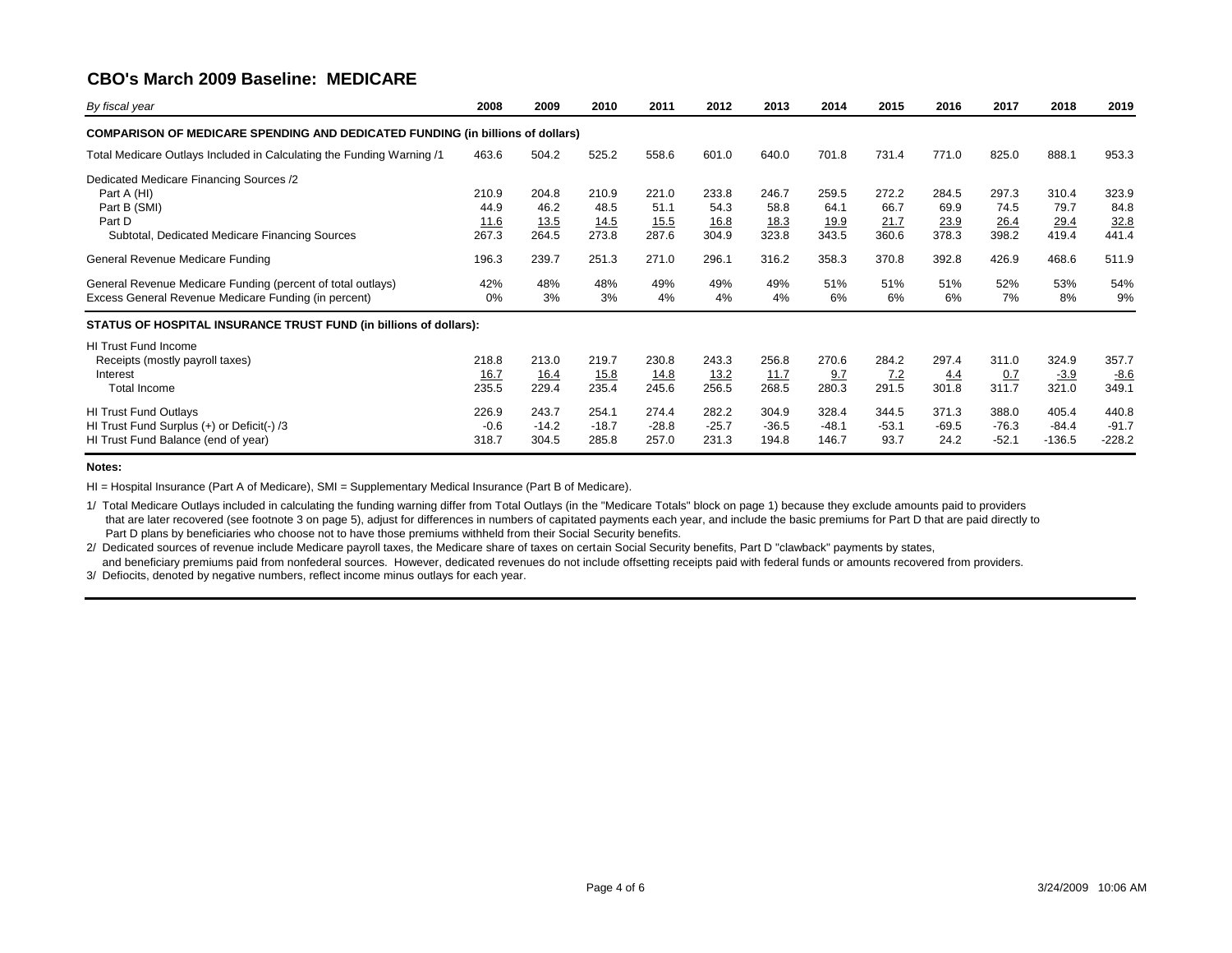| By fiscal year                                                             | 2008              | 2009              | 2010              | 2011              | 2012              | 2013              | 2014              | 2015              | 2016               | 2017               | 2018               | 2019              |
|----------------------------------------------------------------------------|-------------------|-------------------|-------------------|-------------------|-------------------|-------------------|-------------------|-------------------|--------------------|--------------------|--------------------|-------------------|
| OFFSETTING RECEIPTS (in billions of dollars):                              |                   |                   |                   |                   |                   |                   |                   |                   |                    |                    |                    |                   |
| Part A Premiums                                                            | $-2.9$            | $-3.0$            | $-3.2$            | $-3.4$            | $-3.5$            | $-3.6$            | $-3.8$            | $-3.9$            | $-4.1$             | $-4.2$             | $-4.3$             | $-4.4$            |
| Part B Premiums /1                                                         | $-49.4$           | $-51.0$           | $-54.4$           | $-57.7$           | $-61.3$           | $-65.7$           | $-71.4$           | $-74.0$           | $-77.2$            | $-82.2$            | $-88.2$            | $-94.1$           |
| Part D Premiums /2                                                         | $-1.8$            | $-2.3$            | $-2.5$            | $-2.8$            | $-3.0$            | $-3.4$            | $-3.8$            | $-4.2$            | $-4.7$             | $-5.2$             | $-5.9$             | $-6.7$            |
| Part D Payments by States                                                  | $-7.0$            | $-7.7$            | $-8.1$            | $-8.4$            | $-9.0$            | $-9.6$            | $-10.3$           | $-10.9$           | $-11.9$            | $-13.0$            | $-14.3$            | $-15.8$           |
| Amounts Paid to Providers and Recovered /3                                 | $-9.0$            | $-9.4$            | $-9.6$            | $-10.2$           | $-10.9$           | $-11.6$           | $-12.7$           | $-13.1$           | $-13.8$            | $-14.8$            | $-15.8$            | $-16.8$           |
| <b>Subtotal, Offsetting Receipts</b>                                       | $-70.2$           | $-73.4$           | $-77.7$           | $-82.5$           | $-87.8$           | $-93.9$           | $-102.0$          | $-106.2$          | $-111.7$           | $-119.5$           | $-128.5$           | $-137.8$          |
| <b>Offsetting Receipts Paid With Federal Funds</b>                         |                   |                   |                   |                   |                   |                   |                   |                   |                    |                    |                    |                   |
| Federal Share of Medicaid Payments of Part A Premiums                      | 1.5               | 1.6               | 1.8               | 2.0               | 2.1               | 2.2               | 2.4               | 2.5               | 2.7                | 2.9                | 3.0                | 3.1               |
| Federal Share of Medicaid Payments of Part B Premiums                      | 4.5               | 4.7               | 5.9               | 6.6               | 7.1               | 6.9               | 7.4               | 7.3               | 7.3                | 7.8                | 8.5                | 9.3               |
| Subtotal, Offsetting Receipts Paid With Federal Funds                      | 5.9               | 6.3               | 7.7               | 8.5               | 9.1               | 9.1               | 9.8               | 9.8               | 10.1               | 10.6               | 11.5               | 12.5              |
| <b>Total, Offsetting Receipts from Nonfederal Sources</b>                  | ------<br>$-64.2$ | ------<br>$-67.1$ | ------<br>$-70.0$ | ------<br>$-74.0$ | ------<br>$-78.6$ | ------<br>$-84.8$ | ------<br>$-92.2$ | ------<br>$-96.3$ | ------<br>$-101.6$ | ------<br>$-108.8$ | ------<br>$-117.0$ | -----<br>$-125.3$ |
| <b>COMPONENTS OF HOSPITAL INPATIENT PAYMENTS (in billions of dollars):</b> |                   |                   |                   |                   |                   |                   |                   |                   |                    |                    |                    |                   |
| Inpatient Operating and Capital-related Payments                           | 108.8             | 113.4             | 114.7             | 122.8             | 132.9             | 140.4             | 147.9             | 156.1             | 165.3              | 175.6              | 187.0              | 199.3             |
| Disproportionate Share /4                                                  | 9.8               | 10.1              | 10.5              | 11.2              | 11.9              | 12.6              | 13.3              | 14.2              | 15.1               | 16.1               | 17.1               | 18.3              |
| Indirect Medical Education /4, 5                                           | 5.7               | 6.1               | 6.2               | 6.6               | 7.0               | 7.4               | 7.8               | 8.3               | 8.9                | 9.4                | 10.1               | 10.7              |
| Graduate Medical Education /4, 5                                           | 3.2               | 3.2               | 3.3               | 3.3               | 3.3               | 3.4               | 3.4               | 3.4               | 3.5                | 3.6                | 3.6                | 3.7               |
| Other, including bad debt                                                  | 1.5               | 1.6               | 1.7               | 1.8               | 1.9               | 2.0               | 2.1               | 2.2               | 2.4                | 2.5                | 2.7                | 2.9               |
| <b>PAYMENT UPDATES AND CHANGES IN PRICE INDEXES:</b>                       |                   |                   |                   |                   |                   |                   |                   |                   |                    |                    |                    |                   |
| Part A: (fiscal year)                                                      |                   |                   |                   |                   |                   |                   |                   |                   |                    |                    |                    |                   |
| <b>PPS Market Basket Increase</b>                                          | 3.3%              | 3.6%              | 2.7%              | 1.6%              | 1.6%              | 1.6%              | 1.9%              | 2.3%              | 2.6%               | 2.7%               | 2.7%               | 2.8%              |
| PPS Update Factor                                                          | 3.3%              | 3.6%              | 2.7%              | 1.6%              | 1.6%              | 1.6%              | 1.9%              | 2.3%              | 2.6%               | 2.7%               | 2.7%               | 2.8%              |
| Part B: (calendar year)                                                    |                   |                   |                   |                   |                   |                   |                   |                   |                    |                    |                    |                   |
| Physician Medicare Economic Index (MEI)                                    | 1.8%              | 1.6%              | 2.0%              | 1.8%              | 1.1%              | 0.6%              | 0.6%              | 0.8%              | 1.2%               | 1.5%               | 1.7%               | 1.6%              |
| CPI-U                                                                      | 3.8%              | $-0.7%$           | 1.4%              | 1.2%              | 1.0%              | 1.0%              | 1.2%              | 1.6%              | 1.9%               | 1.9%               | 1.9%               | 1.9%              |
|                                                                            |                   |                   |                   |                   |                   |                   |                   |                   |                    |                    |                    |                   |

### **Notes:**

PPS = prospective payment system, CPI-U = consumer price index for urban consumers.

1/ Part B premium receipts include the income-related premium.

2/ Does not include premiums that enrollees pay directly to their plans or premiums paid by the low-income subsidy.

3/ The Monthly Treasury Statement classifies the recovery of amounts paid to providers as offsetting receipts. CBO has adopted that classification.

4/ Included in inpatient operating and capital-related payments.

5/ Includes subsidies for medical education that are paid to hospitals that treat patients enrolled in Medicare Advantage plans.